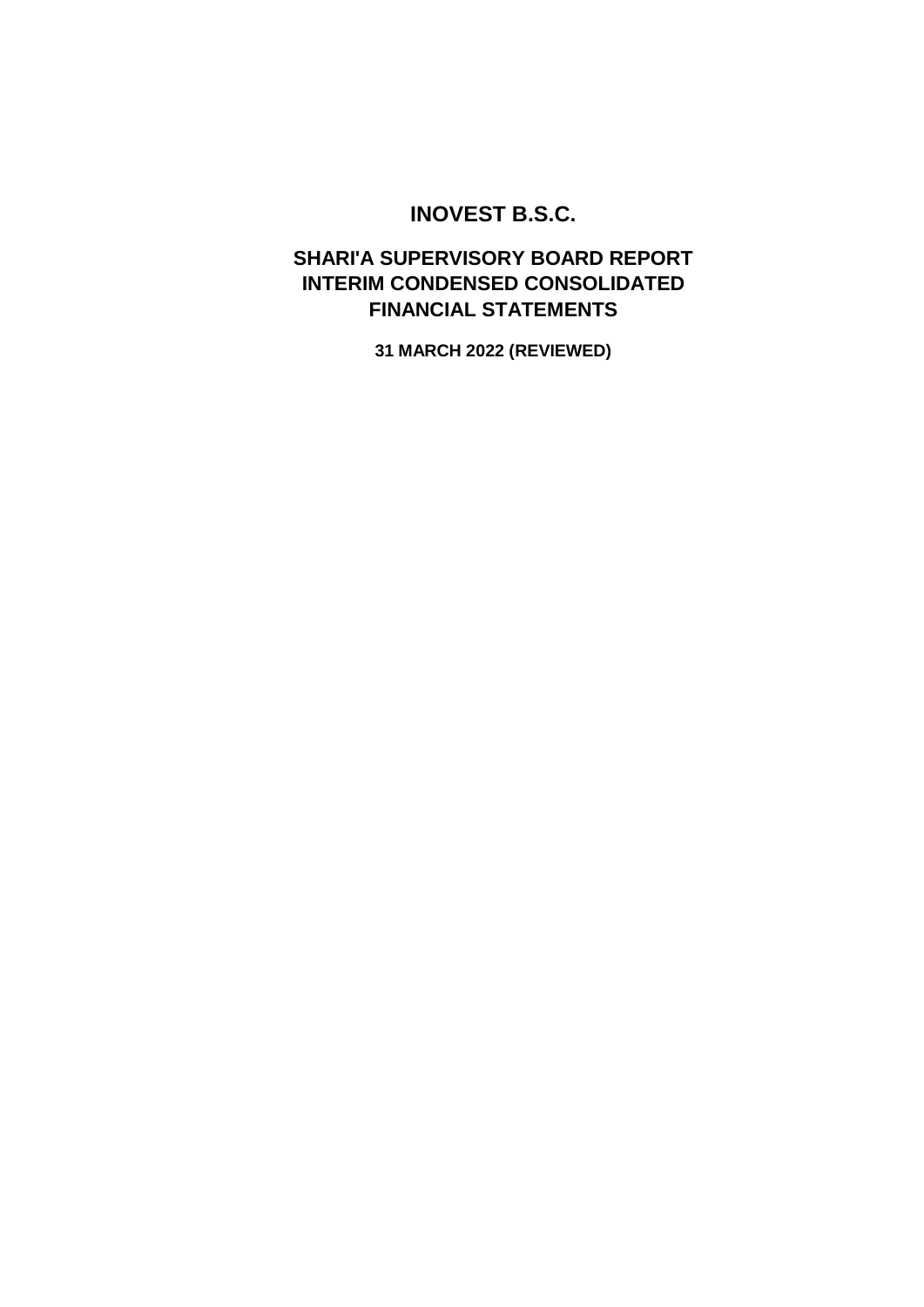#### Administration and contact details as at 31 March 2022

#### **Commercial registration number 48848 obtained on 18 June 2002**

#### **Board of Directors**

Mohammad Hamad Al-Shalfan - Chairman - Chairman - Chairman - Chairman Mohamed Abdulwahab Al Matook - Director Mohammad Salah Al-Ayoub Dr. Abdulaziz Fahad Al Dakheel - Director - Director - Director Abdullah Mohammed Al-Abduliader - Director Abdulaziz Asaad Al-Sanad Ausama Abdulrahim Al-Khaja

#### **Chief Executive Officer**

Yaser Hamad Al-jar

**Board Secretary** Riyadh Mahmood Mulla Ahmed

#### **Sharia'a Supervisory Board**

Sheikh Dr. Hamad Yusuf Al Mazrouei - Chairman Sheikh Dr. Mohammed Abdulrahman Al Sharfa - Member - Member Sheikh Dr. Abdulrahman Mohammed Al Balool

#### **Corporate Governance, Nomination and Remuneration Committee members**

Abdullah Mohammed Al-Abduljader Mohammad Hamed Al-Shalfan Mohammed Abdulwahab Al Matook **- Chairman** 

#### **Audit and Risk Committee members**

Mohammad Salah Al-Ayoub Ausama Abdulrahim Al-Khaja Abdullah Mohammed Al-Abduljader

**Registered office**

#### **Share registrars**

- 
- Vice-Chairman
- Director
- 
- 
- 
- Director
- 
- Member
- 
- -
	- Vice-Chairman
	- Member
	- Chairman
	- Vice-Chairman
	- Member

Telephone no. +973 1715 5777 Kingdom of Bahrain 35th floor, East Tower Bahrain Financial Harbour P.O. Box 18334 Manama

Khaleeji Commercial Bank B.S.C. Al Baraka Islamic Bank B.S.C. (c) Boubyan Bank (Kuwait) Kuwait Finance House (Kuwait) K.S.C.P. Kuwait Finance House (Bahrain) B.S.C. (c) **Bankers Bankers Bankers Bankers Bankers Bankers Bankers Bankers Bankers Bankers Bankers Bankers Bankers Bankers Bankers Bankers Bankers Bankers Bankers Bankers Bankers Bankers B** Ithmaar Bank B.S.C. Al Salam Bank, Bahrain B.S.C.

Manama, Kingdom of Bahrain **Auditors** Ernst & Young (EY) P.O. Box 140 10th Floor, East Tower Bahrain World Trade Center

> Kingdom of Bahrain Bahrain Clear Bahrain Financial Harbour, Harbour Gate, Level 4, P.O.Box 3203 Manama

Kuwait Clearing Company S.A.K. State of Kuwait P.O. Box 22077 Safat 13081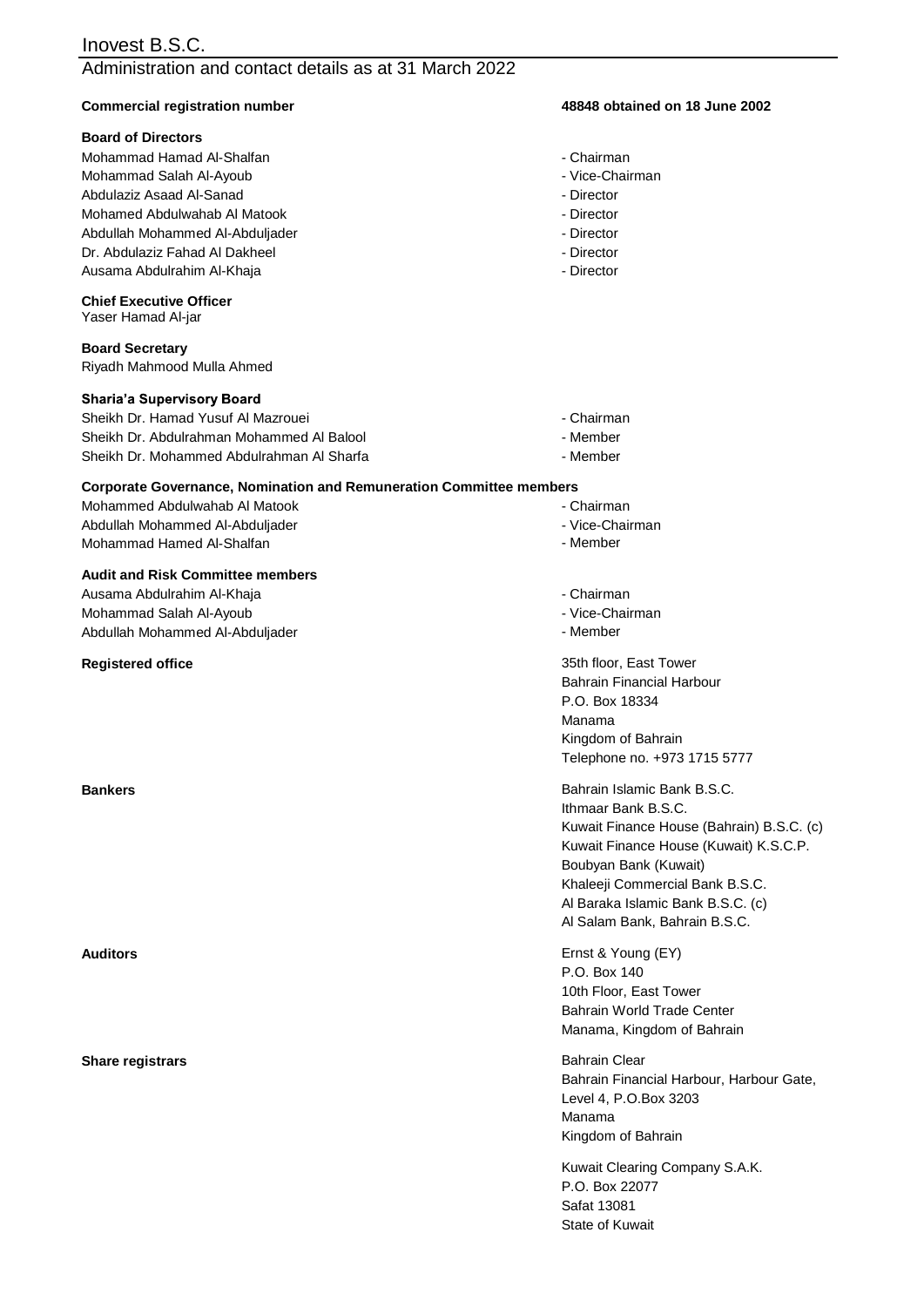#### In the name of Allah, The Beneficent, The Merciful

#### Sharia Supervisory Board Report on the activities of INOVEST Company B.S.C For the Three Months Period Ended 31 March 2022.

All praise is due to Allah, Lord of the worlds, Prayers and Peace are upon the last messenger, our prophet Mohammed, his family and companions.

To the Shareholders of INOVEST B.S.C "the Company",

Acting as Sharia Supervisory Board "SSB" pursuant to the appointment resolution passed by the General Assembly of the Company and SSB meeting on Tuesday 10th May 2022 in State of Kuwait, we are required to provide the following report:

The SSB has reviewed the Company's principles, contracts related transactions, and applications submitted by the Company's management for the Three months period ended 31 March 2022, and based on the Sharia auditor presentation of the Company's activities for the abovementioned period, and comparing it with the fatwa and rulings issued.

The Company's management is responsible for ensuring that the Company conducts its business in accordance with the Islamic Shari'a Rules and principles. It is our responsibility to form an independent opinion, based on our review of the Company's operations and to report to you.

We planned and performed our review so as to obtain all the information and explanations which we considered necessary in order to provide us with sufficient evidence to give reasonable assurance that the Company has not violated Islamic Shari rules and principles.

In our opinion:

The contracts and transactions concluded by the Company during the Three Months Period Ended 31 March 2022 that we have reviewed are in compliance with the Islamic Shari'a Rules and Principles.

Also, the SSB has approved the financial statements and concluded that it's prepared in an acceptable form from Islamic Sharia view. The respective report has been prepared based on the information provided by the Company.

Prayers and Peace are upon the last messenger, our prophet Mohammed, his family and companions.

Dr. Hamad Yusuf AlMazrouie Chairman

Dr. Abdulrahman Mohamad Al-Baloul Vice Chairman

Dr. Mohamad Abdulrahman AlShurafa Member

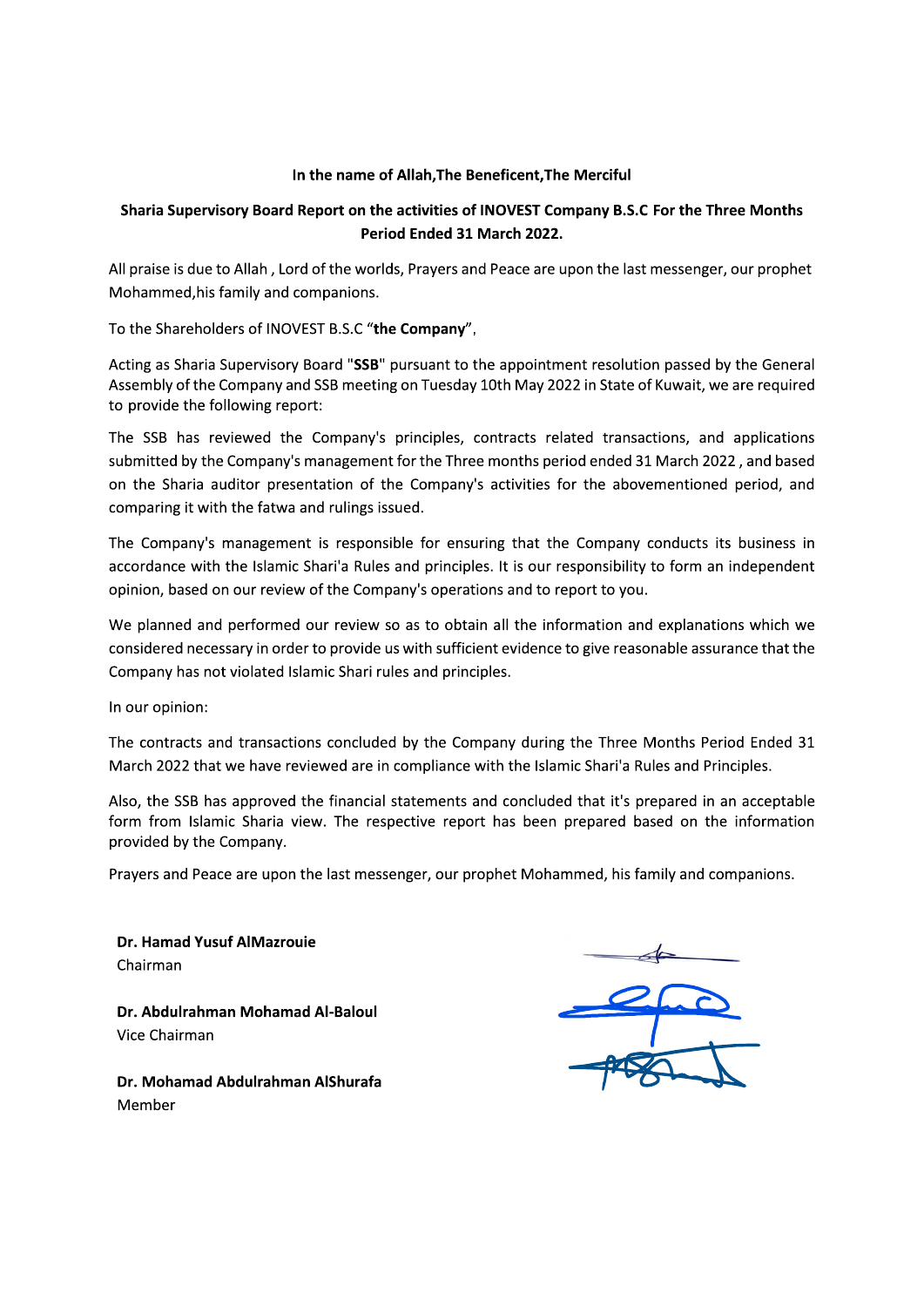

Ernst & Young - Middle East P.O. Box 140 East Tower  $-10<sup>th</sup>$  floor Bahrain World Trade Center Manama Kingdom of Bahrain

Tel: +973 1753 5455 Fax: +973 1753 5405 manama@bh.ev.com www.ey.com/mena C.R. no. 29977-1

#### **REPORT ON REVIEW OF THE INTERIM CONDENSED CONSOLIDATED FINANCIAL STATEMENTS TO THE BOARD OF DIRECTORS OF INOVEST B.S.C.**

#### *Introduction*

We have reviewed the accompanying interim consolidated statement of financial position as at 31 March 2022 of Inovest B.S.C. (the "Company") and its subsidiaries (together the "Group"), the related interim consolidated statements of income, changes in owners' equity, cash flows and sources and uses of charity fund for the three month period then ended and explanatory notes. The Board of Directors is responsible for the preparation and presentation of these interim condensed consolidated financial statements in accordance with the accounting policies disclosed in note 2. Our responsibility is to express a conclusion on these interim condensed consolidated financial statements based on our review.

#### *Scope of review*

We conducted our review in accordance with International Standard on Review Engagements 2410, *Review of Interim Financial Information performed by the Independent Auditor of the Entity*. A review of interim financial information consists of making inquiries, primarily of persons responsible for financial and accounting matters, and applying analytical and other review procedures. A review is substantially less in scope than an audit conducted in accordance with International Standards on Auditing and consequently does not enable us to obtain assurance that we would become aware of all significant matters that might be identified in an audit. Accordingly, we do not express an audit opinion.

#### *Conclusion*

Based on our review, nothing has come to our attention that causes us to believe that the accompanying interim condensed consolidated financial statements are not prepared, in all material respects, in accordance with the accounting policies disclosed in note 2.

Ernst + Young

12 May 2022 Manama, Kingdom of Bahrain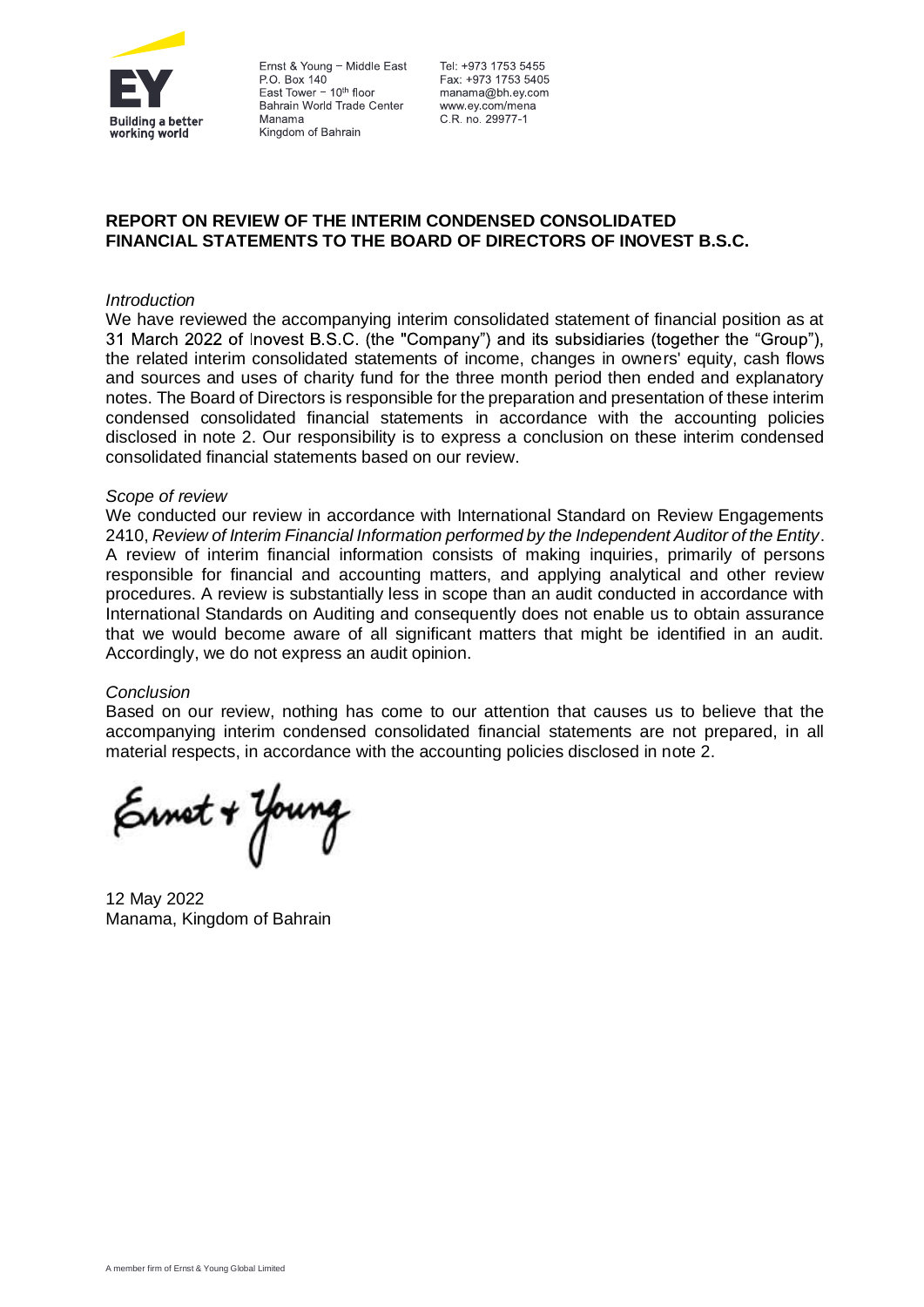### INTERIM CONSOLIDATED STATEMENT OF FINANCIAL POSITION At 31 March 2022 (Reviewed)

|                                              |      | <b>Reviewed</b>  | Audited          |
|----------------------------------------------|------|------------------|------------------|
|                                              |      | 31 March         | 31 December      |
|                                              |      | 2022             | 2021             |
|                                              | Note | <b>US\$ '000</b> | <b>US\$ '000</b> |
| <b>ASSETS</b>                                |      |                  |                  |
| Cash and bank balances                       | 4    | 26,378           | 26,376           |
| Accounts receivable                          | 5    | 20,433           | 20,411           |
| Investments                                  | 6    | 14,662           | 12,964           |
| Investment in joint ventures and associates  | 7    | 95,139           | 95,048           |
| Investment in real estate                    | 8    | 79,100           | 79,524           |
| Property, plant and equipment                | 9    | 8,299            | 8,361            |
| Right of use asset                           | 10   | 237              | 264              |
| Other assets                                 | 11   | 1,499            | 531              |
| <b>TOTAL ASSETS</b>                          |      | 245,747          | 243,479          |
| <b>LIABILITIES AND OWNERS' EQUITY</b>        |      |                  |                  |
| <b>Liabilities</b>                           |      |                  |                  |
| Other liabilities and accounts payable       | 12   | 69,997           | 69,123           |
| ljarah liability                             |      | 223              | 274              |
| Financing from a bank                        |      | 5,867            | 5,757            |
| <b>Total liabilities</b>                     |      | 76,087           | 75,154           |
| <b>Owners' Equity</b>                        |      |                  |                  |
| Share capital                                |      | 120,334          | 120,334          |
| Less: Treasury shares                        |      | (1, 309)         | (1, 309)         |
|                                              |      | 119,025          | 119,025          |
| <b>Reserves</b>                              |      | 6,864            | 6,864            |
| Retained earnings                            |      | 18,490           | 17,198           |
| Equity attributable to Parent's shareholders |      | 144,379          | 143,087          |
| Non-controlling interest                     |      | 25,281           | 25,238           |
| Total owners' equity                         |      | 169,660          | 168,325          |
| TOTAL LIABILITIES AND OWNERS' EQUITY         |      | 245,747          | 243,479          |
|                                              |      |                  |                  |

Mohamed Al-Shalfan Chairman

Mohamed Al-Ayoub Vice-Chairman

Yaser Hamad Al-Jar Chief Executive Officer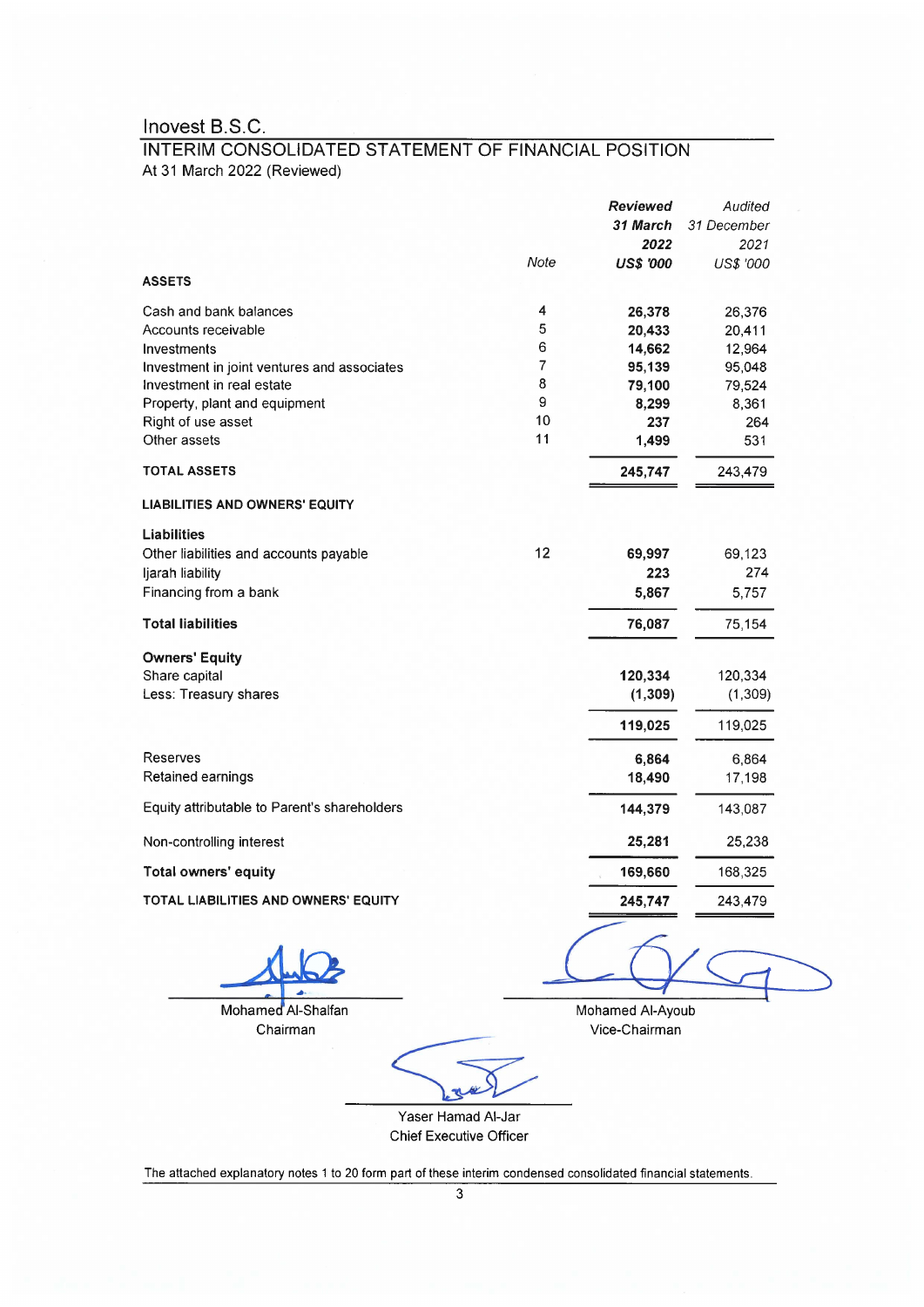#### INTERIM CONSOLIDATED STATEMENT OF INCOME For the three month period ended 31 March 2022 (Reviewed)

|                                                                    | Note                     | 31 March         | Three months ended |
|--------------------------------------------------------------------|--------------------------|------------------|--------------------|
|                                                                    |                          | 2022             | 2021               |
|                                                                    |                          | <b>US\$ '000</b> | US\$ '000          |
| <b>OPERATING INCOME</b>                                            |                          |                  |                    |
| Net income from construction contracts                             | 13                       | 224              | 414                |
| Income from investment in real estate                              | 14                       | 1,447            | 823                |
| Fee for management and other services - net                        |                          | 1,461            | 299                |
| Net share of income / (loss) from investment                       |                          |                  |                    |
| in joint ventures and associates                                   | $\overline{\mathcal{L}}$ | 91               | (47)               |
| Other income                                                       | 15                       | 225              | 438                |
| TOTAL OPERATING INCOME                                             |                          | 3,448            | 1,927              |
|                                                                    |                          |                  |                    |
| <b>OPERATING EXPENSES</b>                                          |                          |                  |                    |
| Staff costs                                                        |                          | 1,005            | 1,096              |
| General and administrative expenses                                |                          | 492              | 589                |
| Property related expenses                                          |                          | 463              | 264                |
| Financing costs                                                    |                          | 77               | 72                 |
| Depreciation                                                       | 9                        | 99               | 184                |
| Net ijarah cost                                                    |                          | 31               |                    |
| <b>TOTAL OPERATING EXPENSES</b>                                    |                          | 2,167            | 2,205              |
| <b>NET OPERATING INCOME / (LOSS)</b>                               |                          | 1,281            | (278)              |
| Net reversal of expected credit losses                             | 4 & 5                    | 54               | 288                |
| <b>PROFIT FOR THE PERIOD</b>                                       |                          | 1,335            | 10 <sup>1</sup>    |
|                                                                    |                          |                  |                    |
| Attributable to:                                                   |                          |                  |                    |
| Equity shareholders of the parent                                  |                          | 1,292            | (74)               |
| Non-controlling interest                                           |                          | 43               | 84                 |
| <b>PROFIT FOR THE PERIOD</b>                                       |                          | 1,335            | 10                 |
|                                                                    |                          |                  |                    |
| <b>BASIC AND DILUTED EARNINGS / (LOSS)</b><br>PER SHARE (US cents) | 16                       | 0.43             | (0.02)             |
|                                                                    |                          |                  |                    |
|                                                                    |                          |                  |                    |

Mohamed Al-Shalfan Chairman

Mohamed Al-Ayoub Vice-Chairman

Yaser Hamad Al-Jar Chief Executive Officer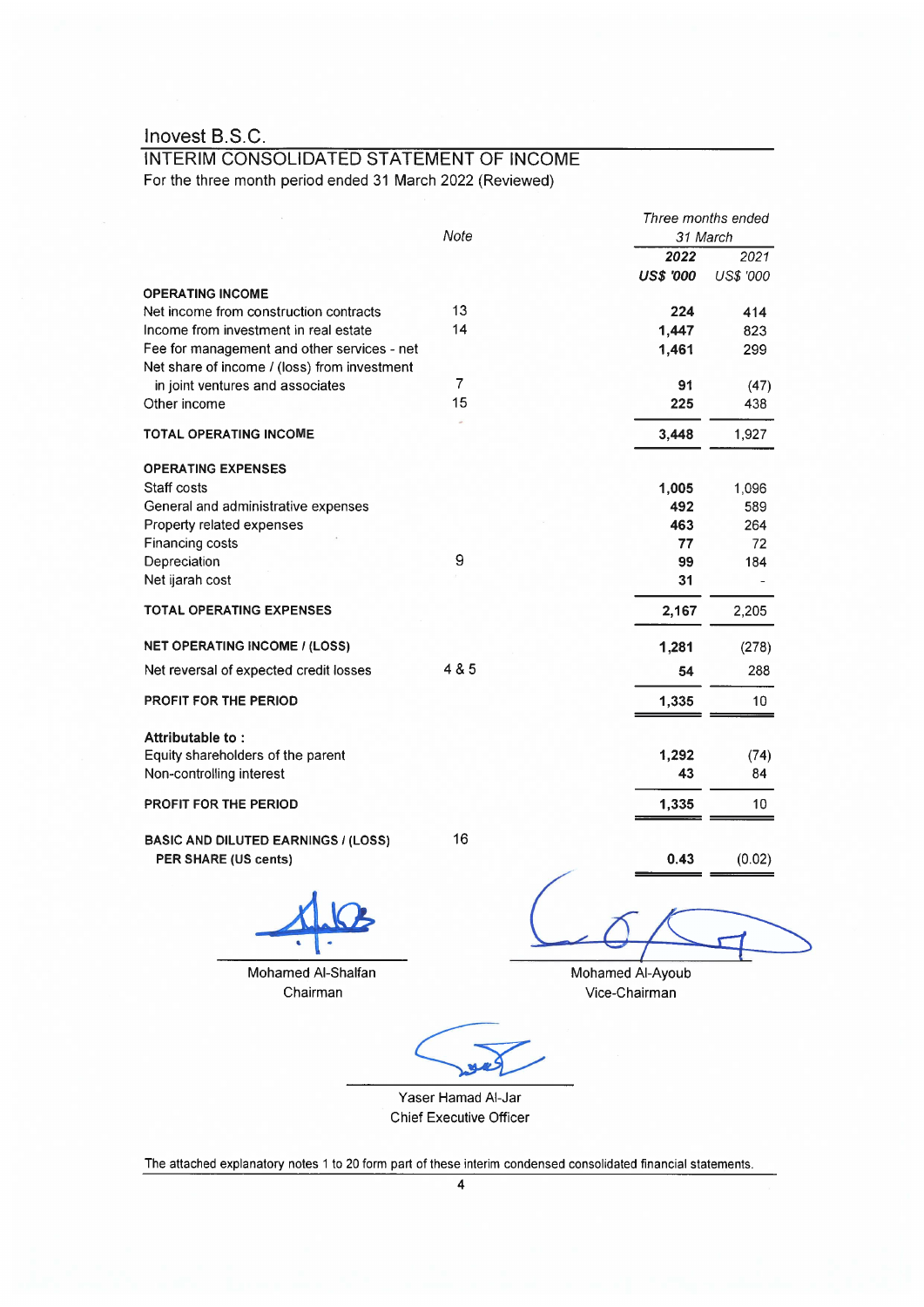# Inovest B.S.C.<br>INTERIM CONSOLIDATED STATEMENT OF CHANGES IN OWNERS' EQUITY INTERIM CONSOLIDATED STATEMENT OF CHANGES IN OWNERS' EQUITY

For the three month period ended 31 March 2022 (Reviewed) For the three month period ended 31 March 2022 (Reviewed)

|                                                                                                                |           |                  |           | Equity attributable to Parent's shareholders |           |                  |                             |                  |
|----------------------------------------------------------------------------------------------------------------|-----------|------------------|-----------|----------------------------------------------|-----------|------------------|-----------------------------|------------------|
|                                                                                                                |           |                  |           | Reserves                                     |           |                  |                             |                  |
|                                                                                                                |           |                  |           | Fair value                                   |           |                  |                             |                  |
|                                                                                                                | Share     | Treasury         | Statutory | through<br>equity                            | Retained  | Total            | Non-controlling<br>interest | owners'<br>Total |
|                                                                                                                | capital   | shares           | reserve   | reserve                                      | earnings  | equity           |                             | equity           |
|                                                                                                                | 000, \$SN | <b>000, \$SN</b> | 000, \$SN | <b>000, \$SN</b>                             | 000, \$SN | <b>000, \$SN</b> | 000, \$SN                   | 000, \$SN        |
| As of 1 January 2022                                                                                           | 120,334   | (1,309)          | 4,651     | 2,213                                        | 17,198    | 143,087          | 25,238                      | 168,325          |
| Profit for the period                                                                                          |           | $\blacksquare$   |           |                                              | 1,292     | 1,292            | 43                          | 1,335            |
| At 31 March 2022                                                                                               | 120,334   | (1,309)          | 4,651     | 2,213                                        | 18,490    | 144,379          | 25,281                      | 169,660          |
| As of 1 January 2021                                                                                           | 120,334   | (1,309)          | 4,576     | 1,495                                        | 16,527    | 141,623          | 25,107                      | 166,730          |
| in fair value of investments<br>Cumulative movement                                                            |           |                  |           | 595                                          |           | 595              |                             | 595              |
| (Loss) / profit for the period                                                                                 | ï         | J.               |           | ï                                            | (74)      | (74)             | 84                          | $\overline{0}$   |
| At 31 March 2021                                                                                               | 120,334   | (1,309)          | 4,576     | 2,090                                        | 16,453    | 142,144          | 25,191                      | 167,335          |
|                                                                                                                |           |                  |           |                                              |           |                  |                             |                  |
| The attached explanatory notes 1 to 20 form part of these interim condensed consolidated financial statements. |           |                  |           |                                              |           |                  |                             |                  |
|                                                                                                                |           |                  | LÇ.       |                                              |           |                  |                             |                  |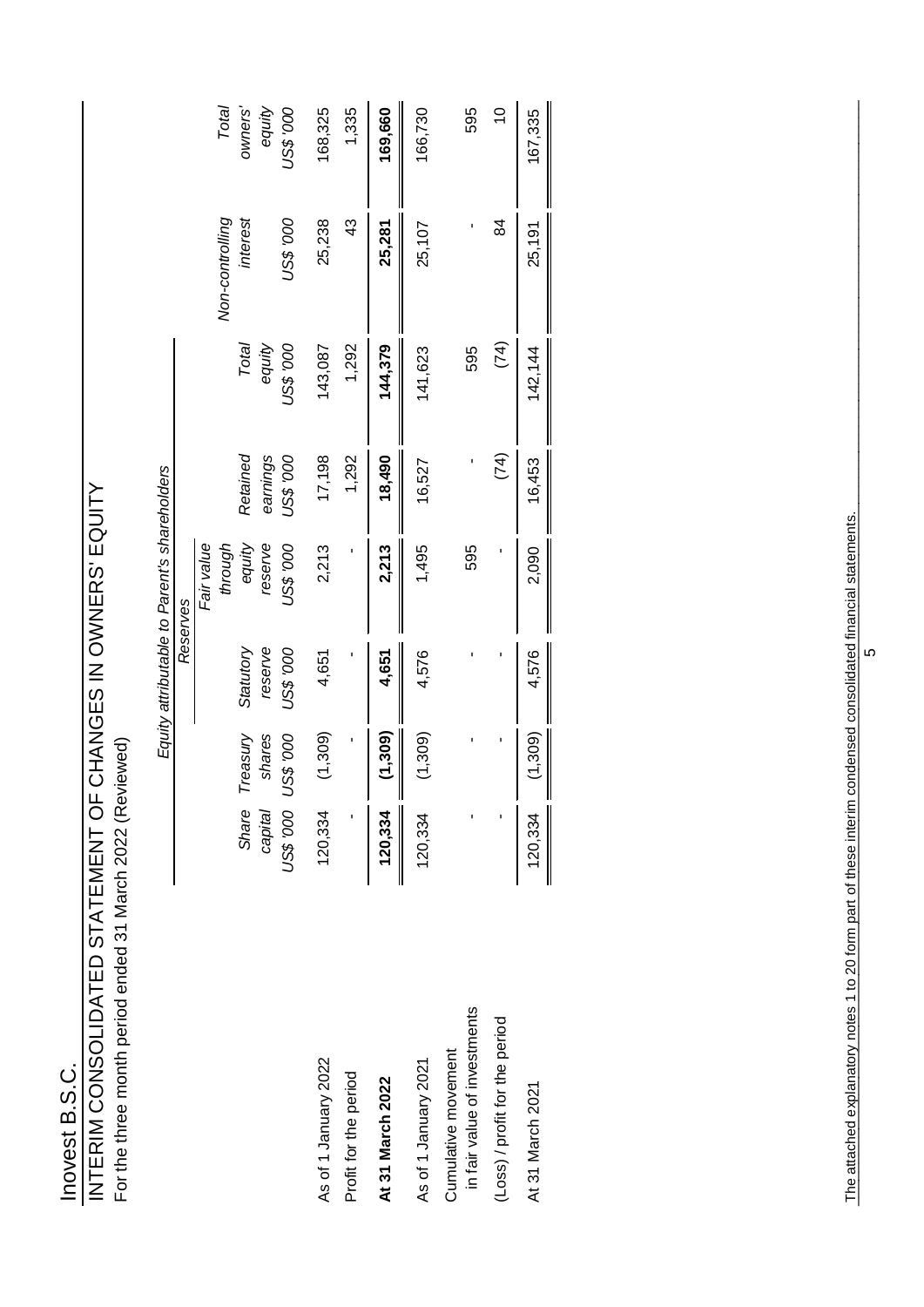# INTERIM CONSOLIDATED STATEMENT OF CASH FLOWS

For the three month period ended 31 March 2022 (Reviewed)

|                                                          |                | Three months ended |                  |
|----------------------------------------------------------|----------------|--------------------|------------------|
|                                                          |                | 31 March           |                  |
|                                                          |                | 2022               | 2021             |
|                                                          | <b>Note</b>    | <b>US\$ '000</b>   | <b>US\$ '000</b> |
| <b>OPERATING ACTIVITIES</b>                              |                |                    |                  |
| Profit for the period                                    |                | 1,335              | 10               |
| Adjustments for:                                         |                |                    |                  |
| Depreciation                                             | 9              | 143                | 243              |
| Net ijarah cost                                          |                | 31                 |                  |
| Net share of (income) / loss from investment             |                |                    |                  |
| in joint ventures and associates                         | $\overline{7}$ | (91)               | 47               |
| Net reversal of ECL                                      | 4 & 5          | (54)               | (288)            |
|                                                          |                | 1,364              | 12               |
| Net changes in operating assets and liabilities:         |                |                    |                  |
| Short-term deposits                                      |                |                    |                  |
| (with an original maturity of more than 90 days)         | 4              | (5,658)            | (7, 476)         |
| Accounts receivable                                      |                | 634                | (2, 236)         |
| Other assets                                             |                | (968)              | (11)             |
| Accounts payable                                         |                | 874                | (653)            |
| ljara payment                                            |                | (55)               |                  |
| Net cash used in operating activities                    |                | (3,809)            | (10, 364)        |
| <b>INVESTING ACTIVITIES</b>                              |                |                    |                  |
| Proceeds from capital reduction for FVTE investment      |                | 292                |                  |
| Purchase of investment                                   |                | (1,990)            |                  |
| Additional capitalisation of investment in real estate   | 8              | (155)              | (1,029)          |
| Purchase of property, plant and equipment                | 9              | (81)               | (56)             |
| Net cash used in investing activities                    |                | (1, 934)           | (1,085)          |
| <b>FINANCING ACTIVITY</b>                                |                |                    |                  |
| Net movement in financing from a bank                    |                | 110                | 72               |
| Net cash from financing activity                         |                | 110                | 72               |
|                                                          |                |                    |                  |
| NET MOVEMENT IN CASH AND CASH EQUIVALENTS                |                | (5,633)            | (11, 377)        |
| Cash and cash equivalents at the beginning of the period | 4              | 18,642             | 17,568           |
| CASH AND CASH EQUIVALENTS AT THE END OF THE PERIOD       | 4              | 13,009             | 6,191            |